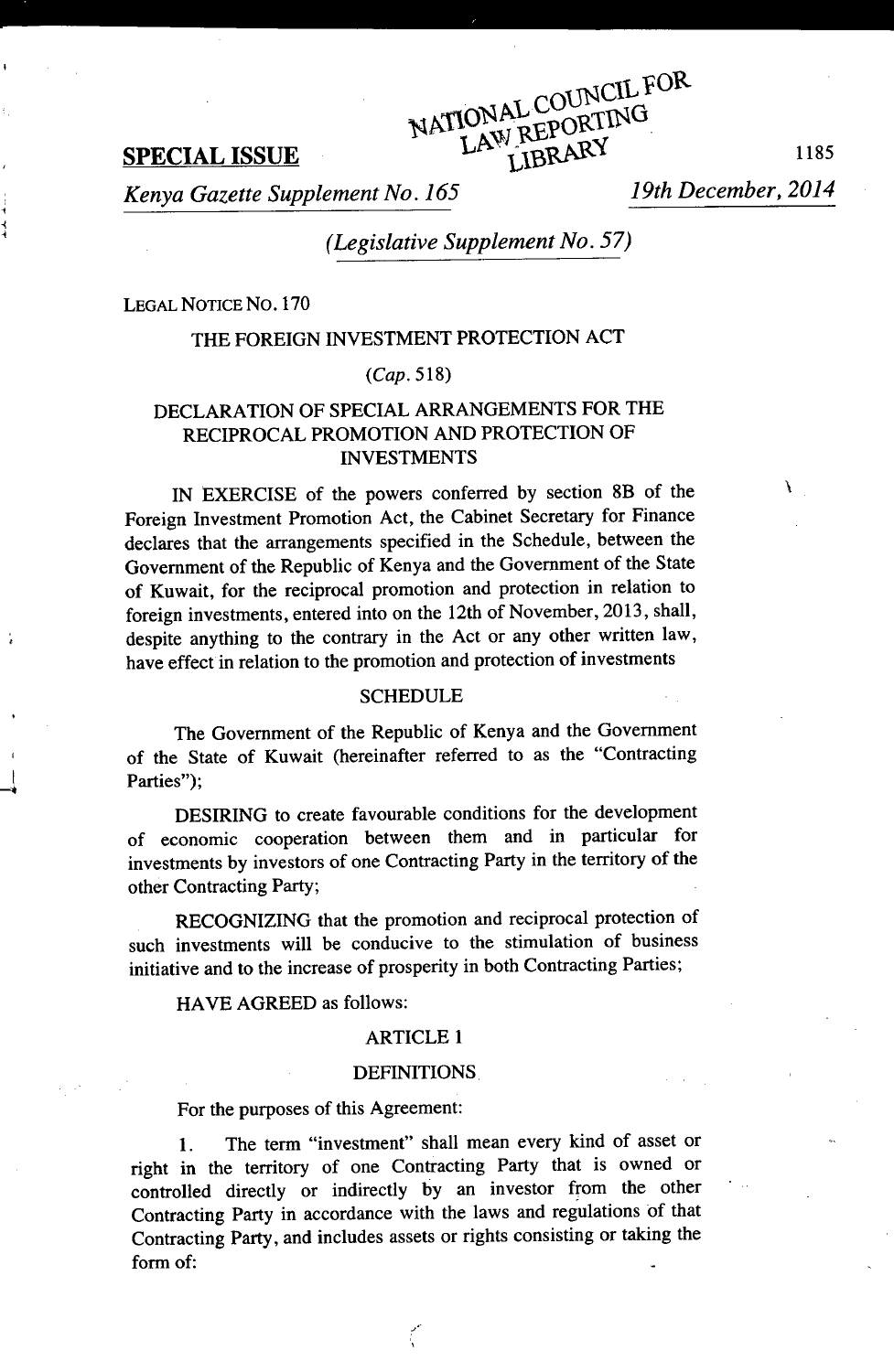- (a) shares stocks, and other forms of equity participation, and bonds, debentures, and other forms of debt interests in a company, and other debts and loans and securities issued by any investor from a Contracting Party;
- (b) claims to money and claims to any other assets, rights or performance pursuant to a contract having an economic value;
- (c) intellectual property rights, including, but not limited to, copyrights, trademarks, patents, industrial designs and patterns and technical processes, know-how, trade secrets, trade names and goodwill;
- (d) any right conferred by law, contract or by virtue of any licences or permits granted pursuant to law, including rights to prospect, explore, extract, or utilize natural resources, and rights to undertake other economic or commercial activities or to render services;
- (e) movable and immovable property or property rights such as leases, mortgages, liens and pledges.

The term "investment" shall also apply to "returns" retained for the purpose of re-investment and to proceeds from "liquidation" as . these terms are defined hereinafter.

Any change in the form in which assets or rights are invested or reinvested shall not affect their character as investments.

The term "investor" with respect to a Contracting Party  $2.$ shall mean:

- (a) the Government of that Contracting Party;
- (b) a natural person holding the nationality of that Contracting Party in accordance with its applicable laws;
- (c) any legal entity such as institutions, development funds, agencies, foundations and other statutory establishments and authorities, and companies constituted or incorporated under the laws and regulations of that Contracting Party.

3. The term "company" shall mean any legal entity, whether or not organized for the purpose of pecuniary gain, and whether privately or governmentally owned or controlled, which is constituted under the laws of a Contracting Party or is owned or effectively controlled by investors from a Contracting Party, and includes corporations, trusts, partnerships, sole proprietorships, branches, joint ventures, associations or other similar organizations.

4. The term "returns" shall mean amounts yielded by an investment, irrespective of the form in which they are paid.. and in particular, though not exclusively, include profits, interest, capital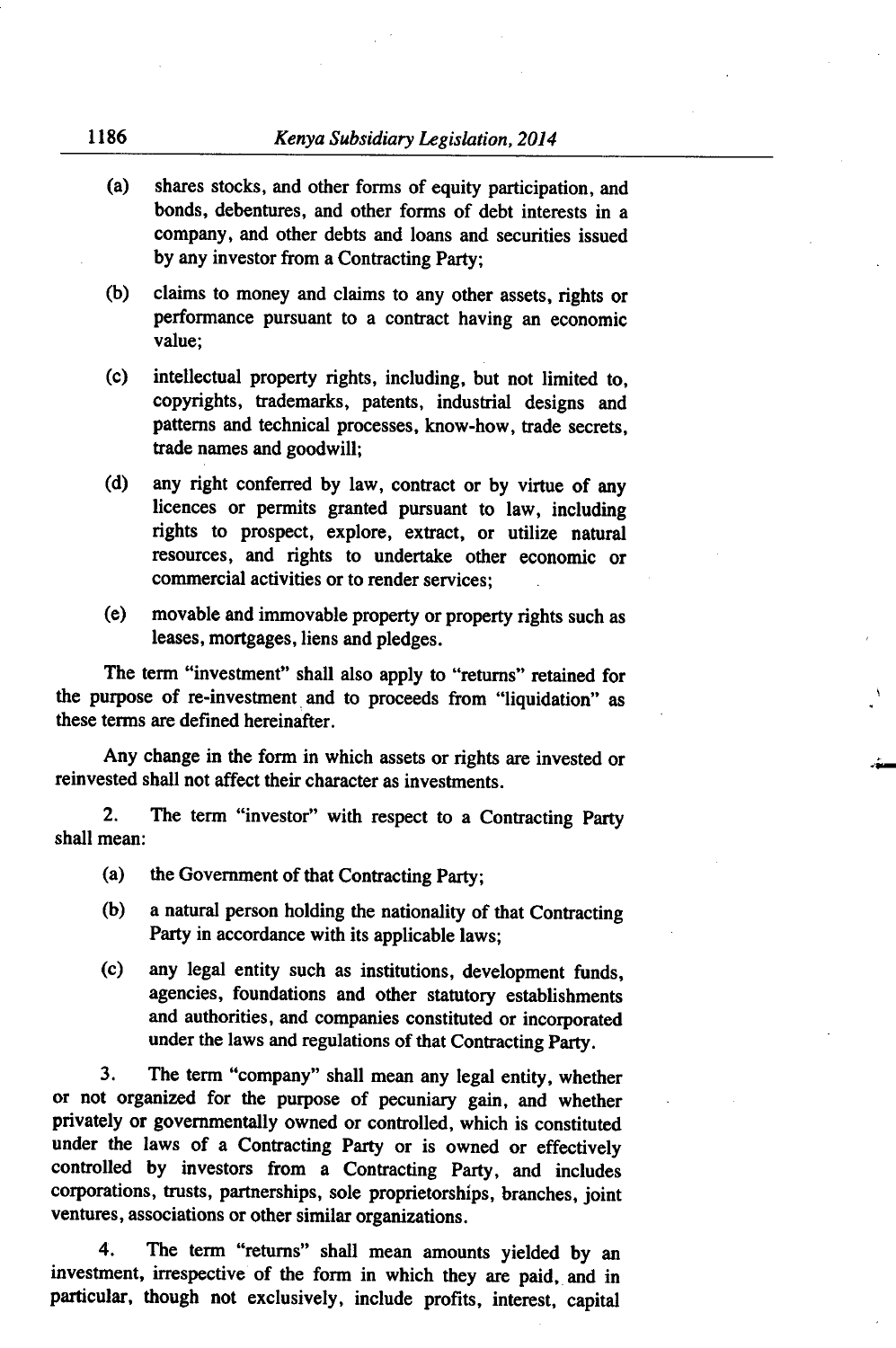gains, dividends, royalties, and management fees, technical assistance or other payments or fees, and payments in kind, regardless of its type.

5. The term "liquidation" shall mean any disposal effected for the purpose of completely or partly giving up an investment.

- The term "territory" shall mean: 6.
- (a) in the case of Kuwait: the territory of the State of Kuwait including any area beyond the territorial sea which in accordance with international law has been or may hereafter be designated under the laws of Kuwait, as an area over which Kuwait may exercise sovereign rights or jurisdiction.
- (b) in the case of Kenya: means the land territory, internal waters and territorial sea of the Republic of Kenya and the airspace above them, as well as the maritime zones beyond the territorial sea, including the seabed and subsoil, over which the Republic of Kenya exercises sovereign rights or jurisdiction in accordance with its national laws in force and international law, for the purpose of exploration and exploitation of the natural resources of such areas.

7. The term "freely convertible currency" shall mean any currency that the International Monetary Fund determines, from time to time, as freely usable currency in accordance with the Articles of Agreement of the International Monetary Fund and any amendment thereto.

8. The term "without delay" shall mean the transfer of payments after the necessary completion of formalities of such transfer, within a period that shall on no account exceed one month.

## ARTICLE 2

# PROMOTION AND PROTECTION OF INVESTMENTS

1. Each Contracting Party shall encourage and create favourable conditions for investments of investors from the other Contracting Party in its territory, and shall in accordance with its laws and regulations, subject to its rights to exercise powers conferred by its laws, shall admit such investments.

. 2. Investments of investors from a Contracting Party shall at all times be accorded fair and equitable treatment and shall enjoy full protection and security in the territory of the other Contracting Party in a manner consistent with recognized principles of International Law and the provisions of this Agreement.

3. Neither Contracting Party shall in any way impair by<br>consele or discriminatory measures the management, unreasonable or discriminatory measures the management maintenance, use, enjoyment or disposal of investments in the territory of investors from the other Contracting Party. .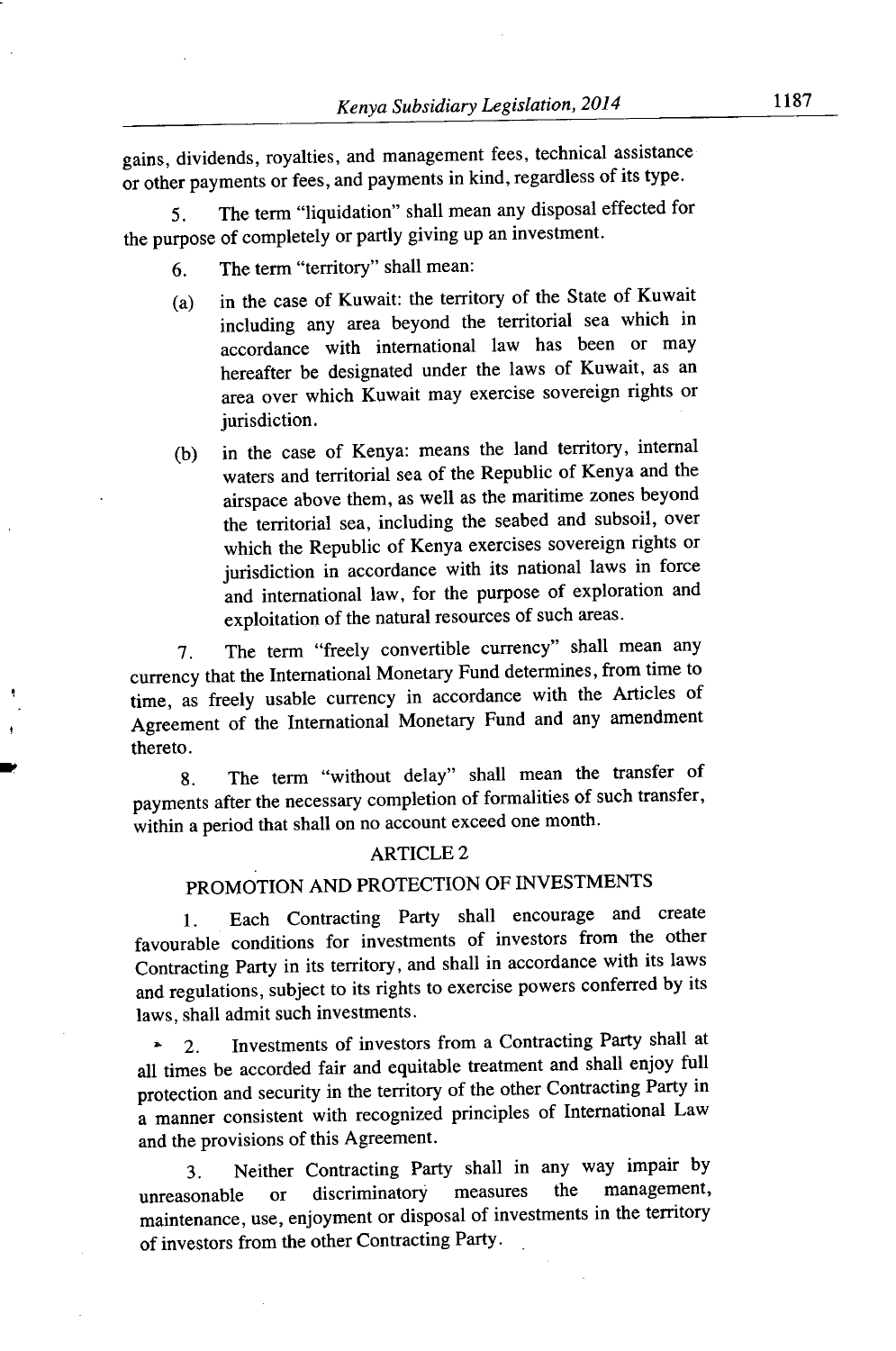4. Each Contracting Party shall observe any obligation or commitment it may have entered into with regard to investments of investors from the other Contracting Party.

5. Neither Contracting Party shall mandate or enforce in its territory measures on investments by investors from the other Contracting Party, such as additional performance requirements concerning purchase of materials, means of production, operation, transport, marketing of its products or similar orders having discriminatory effects. Such requirements do not include conditions for the receipt or continued receipt of an advantage.

## ARTICLE 3

## TREATMENT OF INVESTMENTS

1. With respect to the establishment, acquisition, enjoyment, use, management, conduct, operation, maintenance, expansion and sale or other disposition of investments made in its territory by investors from the other Contracting Party, each Contracting Party shall accord treatment no less favourable than it accords, in similar situations, to investments of its own investors or investors of any third state, whichever, it most favourable to those investments.

2. However, the provisions of this Article shall not be construed so as to oblige one Contracting Party to extend to the investors and investments the benefit of any treatment, preference or privilege resulting from:

(a) any customs union, economic union, free trade area, or monetary union, common market or any other form of<br>regional economic arrangement or other similar arrangement or other similar international agreement, to which either of the Contracting Party is or may become a party;

 $\mathcal{S}$ 

(b) any international, regional or bilateral agreement or other similar arrangement relating wholly or mainly to taxation.

3. This Article shall not prevent a Contracting Party from granting special incentives to its own nationals and companies in accordance with its laws and regulations, in order to stimulate and promote the creation of local industries, in particular small and medium sized enterprises, provided that such incentives do not significantly affect investments of investors from the other Contracting Party.

## ARTICLE 4

## COMPENSATION FOR LOSSES

1. When investments made by investors from either Contracting Party suffer losses owing to war or other armed conflict, a state of national emergency, revolt, civil disturbances, insurrection, riot or other similar events in the territory of the other Contracting Party,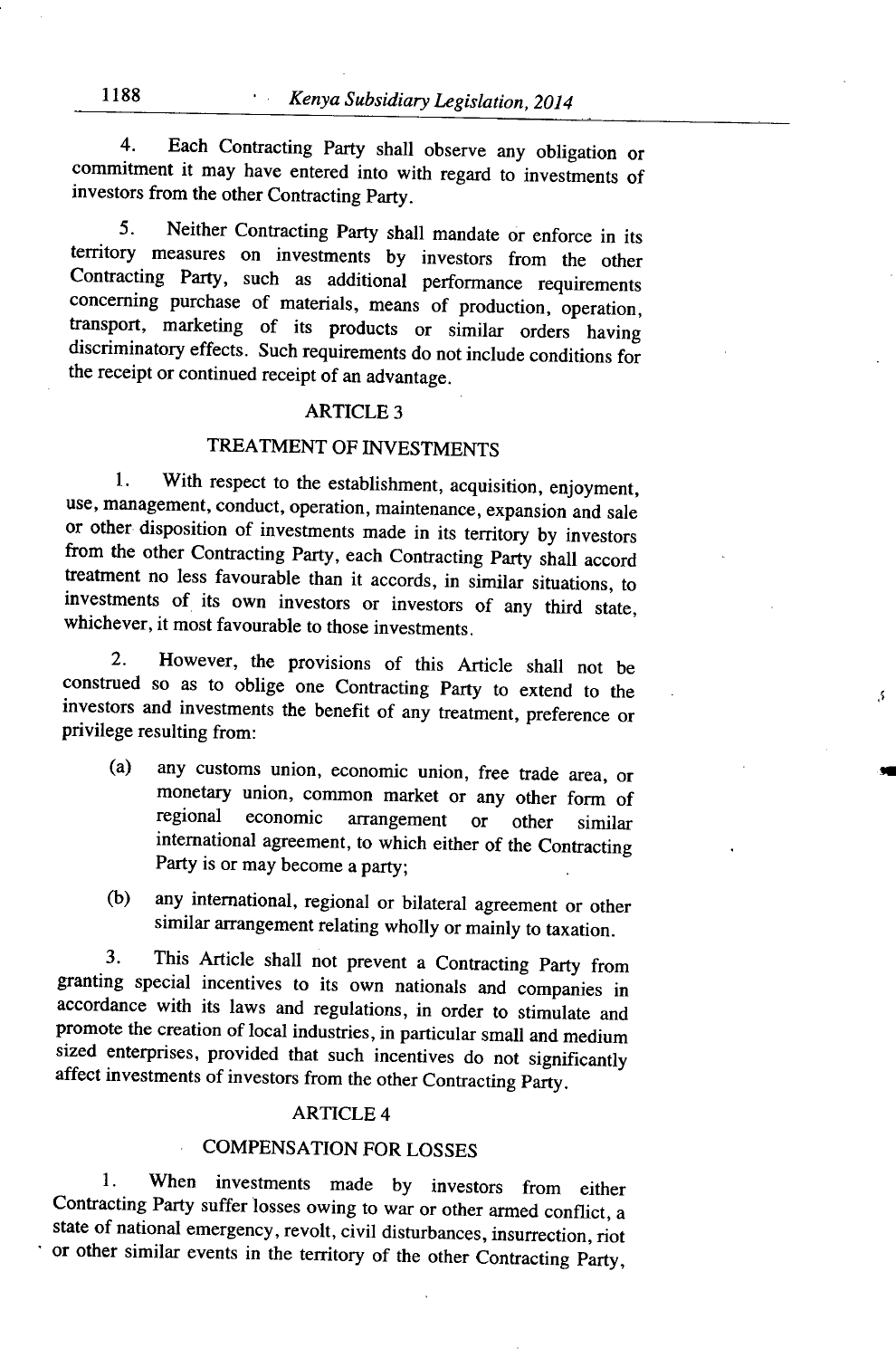they shall be accorded by the latter Contracting Party, treatment, as regards restitution, indemnification, compensation or other settlement, not less favourable than that the latter Contracting Party accords to its own investors or investors of any third state, whichever is most favourable to the investors.

2. Without prejudice to paragraph 1, investors from one Contracting Party who in any of the events referred to in that paragraph suffers a loss in the territory of the other Contracting Party resulting from:

- (a) requisitioning of its investments or part thereof by its forces or authorities;
- (b) destruction of its investments or part thereof by its forces or authorities which was not caused in combat action or was not required by the necessity of the situation.

Shall be accorded restitution or compensation which in either case shall be prompt and full and effective for the damages or losses they have suffered.

## ARTICLE 5 EXPROPRIATION

1. (a) Investments made by investors of any of the Contracting Parties in the territory of the other Contracting Party shall not be nationalized, expropriated, dispossessed or subjected to direct or indirect measures having effect equivalent to nationalization, expropriation or dispossession (hereinafter collectively referred to as "expropriation") by the other Contracting Party except for a public purpose related to the internal needs of that Contracting Party and against prompt, full and effective compensation and on condition that such measures were taken on a non-discriminatory basis and in accordance with due process of law of general application.

Ä

1

(b) Such compensation shall amount to the market value of the expropriated investments and shall be determined and computed in accordance with internationally recognized principles of valuation on the basis of the fair market value of the expropriated investments at the time immediately before the expropriatory action was taken or the impending expropriatory became publicly known, whichever is earlier<br>(baseinefter referred to as the "valuation date"). Such (hereinafter referred to as the "valuation date"). compensation shall be calculated in a freely convertible currency to be chosen by the investor, on the basis of the prevailing market rate of exchange for that currency on the valuation date and shall include interest at a commercial rate established on a market basis, however, in no event less than the prevailing LIBOR — rate of interest or equivalent, from the date of expropriation until the date of payment.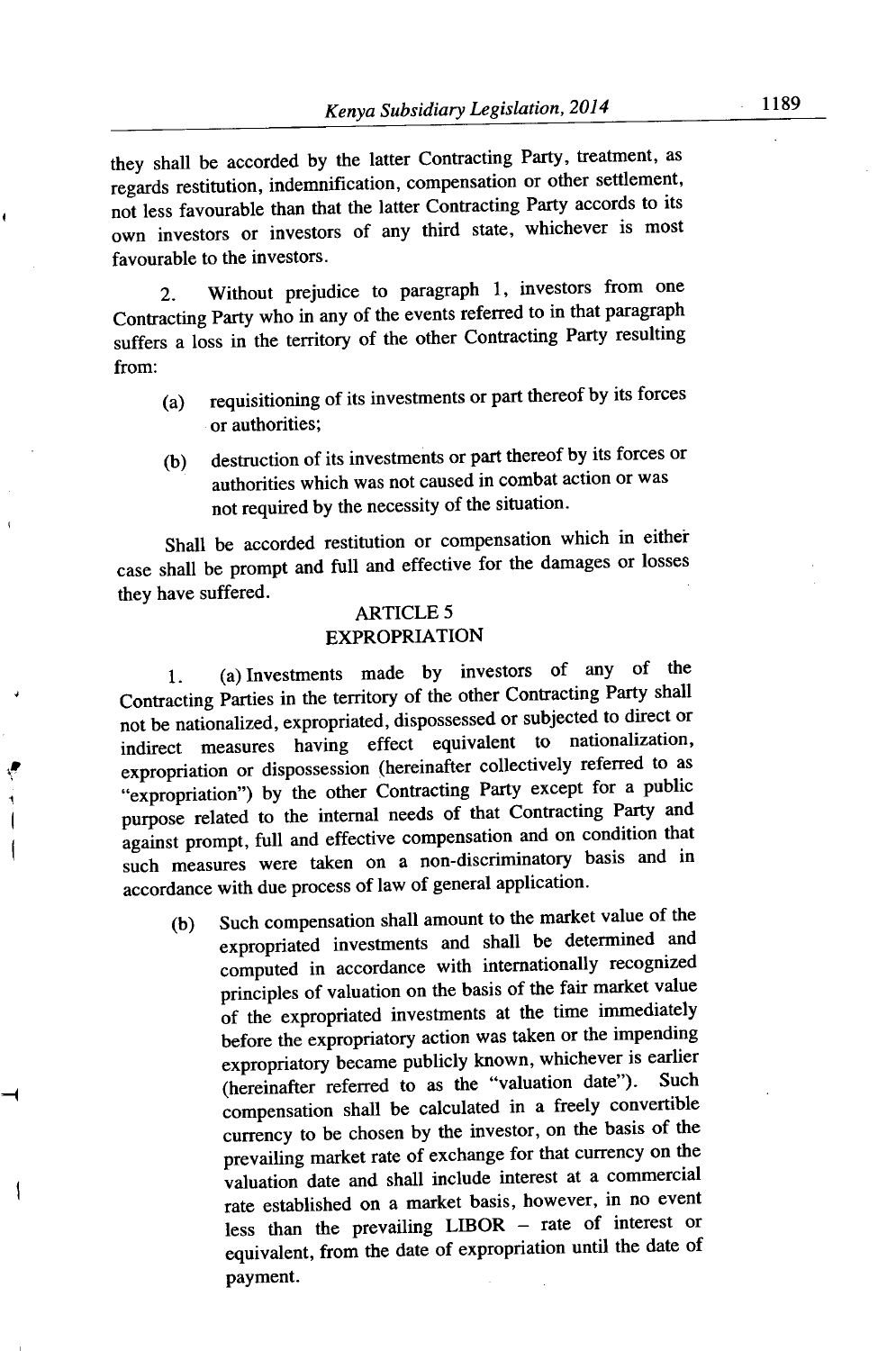2. For certainly, expropriation shall include situations where a Contracting Party expropriates the assets of a company or enterprise that is incorporated or established under the laws in force in its own territory in which an investor from the other Contracting Party has an investment, including through the ownership of shares, stocks, debentures or other rights or interests.

3. For the purposes of this Agreement, the term expropriation" shall also include any interventions or regulatory measures by a Contracting Party that have a de factor expropriatory effect, in that effect results in depriving the investor in fact from his ownership, control or substantial benefits over his investment or which may result in loss or damage to the economic value of the investment, such as the freezing or blocking of the investment, compulsory sale of all or part of the investment, or other comparable measures.

## ARTICLE 6

## FREE TRANSFER

1. Each Contracting Party shall guarantee to investors from the other Contracting Party the free transfer of investments and payments in connection with such investments into and out of its territory.

2. Transfer of payments under paragraph (1) shall be effected without delay or restrictions and, except in the case of payments in kind and, in a freely convertible currency. In case of such delay in effecting the required transfers, the investor affected shall be entitled to receive interest for the period of such delay.

3. The application of this Article is subject to compliance with the tax laws and regulations of each Contracting Party.

## ARTICLE 7

#### SUBROGATION

If a Contracting Party or its designated agency (the  $1.$ "Indemnifying Party"), makes a payment under an indemnity or guarantee it has assumed in respect of an investment in the territory of the other Contracting Party (the "Host State"), the Host State shall recognize:

- (a) the assignment to the Indemnifying Party by law or by legal transaction of all the rights and claims resulting from such an investment;
- (b) the right of the Indemnifying Party to exercise all such rights and enforce such claims and to assume all obligations related to the investment by virtue of subrogation.

2. The Indemnifying Party shall be entitled in all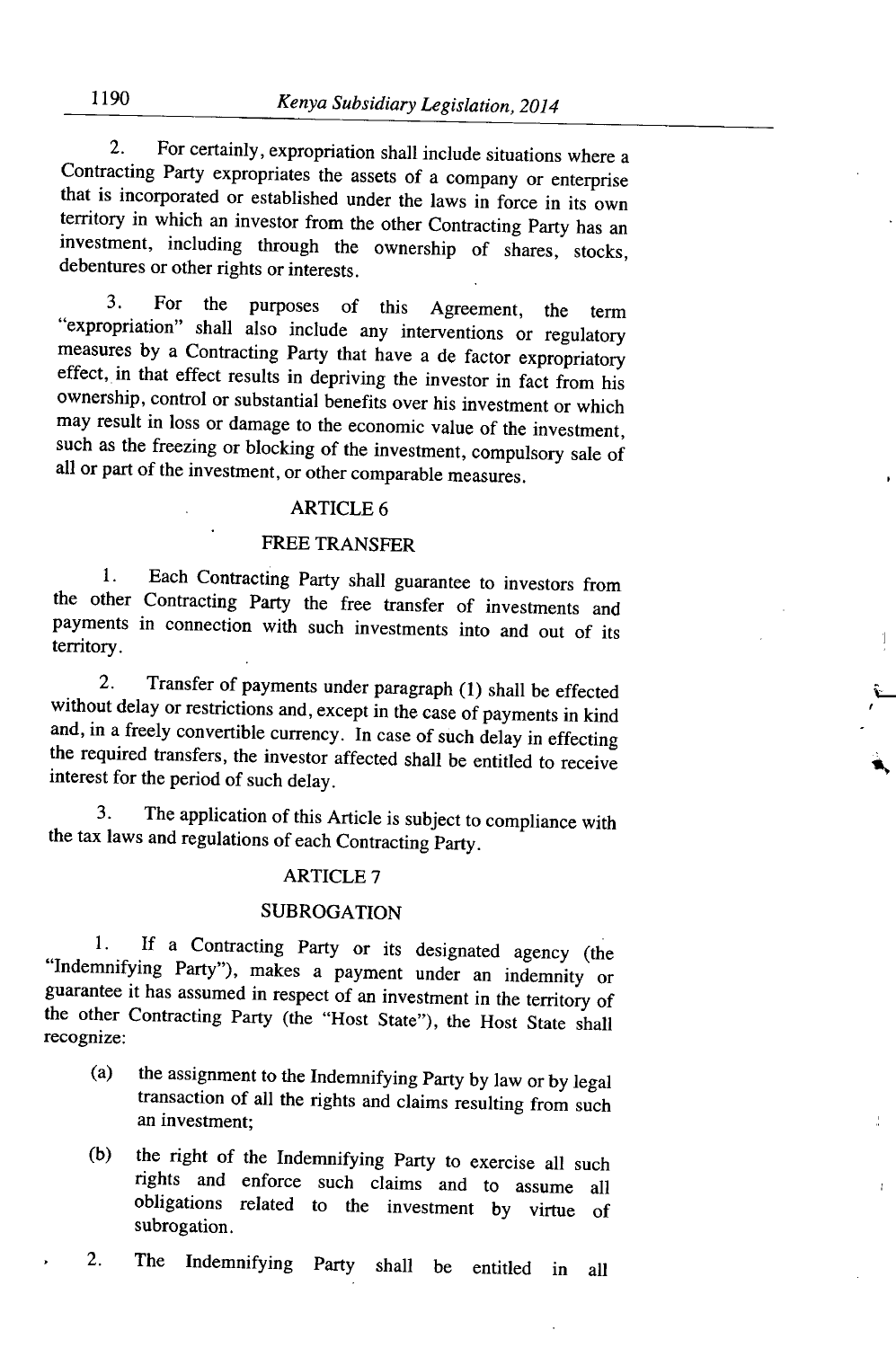circumstances to the same treatment in respect of:

- (a) the rights and claims acquired and the obligation assumed by it by virtue of the assignment referred to in paragraph I of this Article;
- (b) any payments received in pursuance of those rights and claims, as the original investor was entitled to receive by virtue of this Agreement in respect of the investment concerned.

#### ARTICLE 8

## SETTLEMENT OF DISPUTES BETWEEN A CONTRACTING PARTY AND AN INVESTOR

1. Disputes arising between a Contracting Party and an investor from the other Contracting Party in respect of an investment of the latter in the territory of the former shall, as far as possible, be settled amicably.

2. If such disputes cannot be settled within a period of three months from the date on which either party to the dispute requested for amicable settlement by the delivery of a notice, in writing, to the other party, the dispute shall be submitted for resolution, at the election of the investor party to the dispute, through one of the following means:

- (a) in accordance with any applicable, previously agreed dispute- settlement procedures;
- (b) to international arbitration in accordance with the following paragraphs of this Article.

3. In the event that an investor elects to submit the dispute for resolution by international arbitration, the investor shall further provide its consent in writing for the dispute to be submitted to one of the following bodies:

(a) (1)The International Centre for Settlement of Investment Disputes ("the Centre"), established pursuant to the Convention on the Settlement of Investment Disputes between States and Nationals of other States opened for signature at Washington, 18th March, *1965* the "Washington Convention", both Contracting Parties are parties to the Washington Convention and the Washington Convention is applicable to the dispute;

(2) The Centre, under the rules governing the Additional Facilities for the Administration of Proceedings by the Secretariat of the Centre (the "Additional Facility Rules", if both Contracting Party of the investor or the Contracting Party to the dispute, but not both, is a party to the Washington Convention: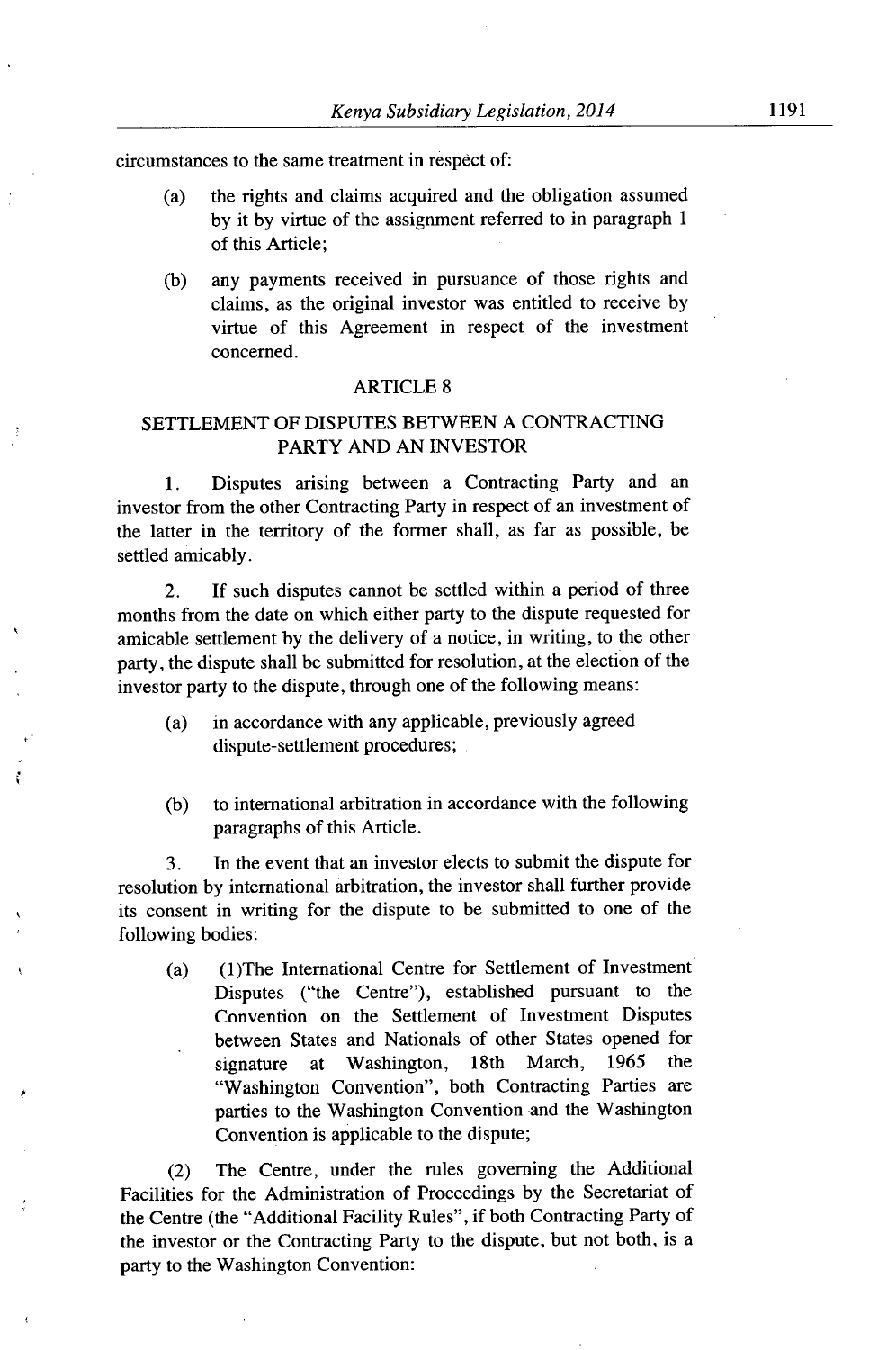- (b) an arbitral tribunal established under the Arbitration Rules (the "Rules") of the United Nations Commission on International Trade Law (UNICITRAL), as those Rules may be modified by the parties to the dispute (the Appointing Authority referred to under Article 7 of the Rules shall be the Secretary General of the Centre);
- (c) an arbitral tribunal constituted pursuant to the arbitration rules of any arbitral institution mutually agreed upon between the parties to the dispute.

4. Notwithstanding the fact that the investor may have submitted a dispute to a binding arbitration under paragraph 3, it may, prior to the institution of the arbitral proceeding or during the proceeding, seek before the judicial or administrative tribunals of the Contracting Party that is a party to the dispute, interim injunctive relief for the preservation of its rights and interest, provided it does not include request for payment of any damages.

5. In any proceedings, judicial, aibitral or otherwise or in an enforcement of any decision or award, concerning an investment dispute between a Contracting Party and an investor of the other Contracting Party, a Contracting Party shall not assert, as a defense, its sovereign immunity. Any counterclaim or right of set-off may not be based on the fact that the investor concerned has received or will receive, pursuant to an insurance contract, indemnification or other compensation for all or part of its alleged damages from any third party whomsoever, whether public or private, including such other Contracting Party and its subdivisions, agencies or instrumentalities.

d

#### ARTICLE 9

## SETTLEMENT OF DISPUTES BETWEEN THE CONTRACTING PARTIES

1. The Contracting Parties shall, as far as possible, settle any dispute concerning the interpretation or application of this Agreement through consultations or other diplomatic channels.

2. If the dispute has not been settled within six months following the date on which such consultations or other diplomatic channels were requested by either Contracting Party and unless the Contracting Parties otherwise agree in writing, either Contracting Party may, by written notice to the other Contracting Party, submit the dispute to an ad hoc arbitral tribunal in accordance with the following provisions of this Article.

3. The arbitral tribunal shall be constituted as follows: each Contracting Party shall appoint one member, and these two members shall agree upon a national of a third state as Chairman of the arbitral tribunal to be appointed by the two Contracting Parties. Such members shall be appointed within two months, and such Chairman within four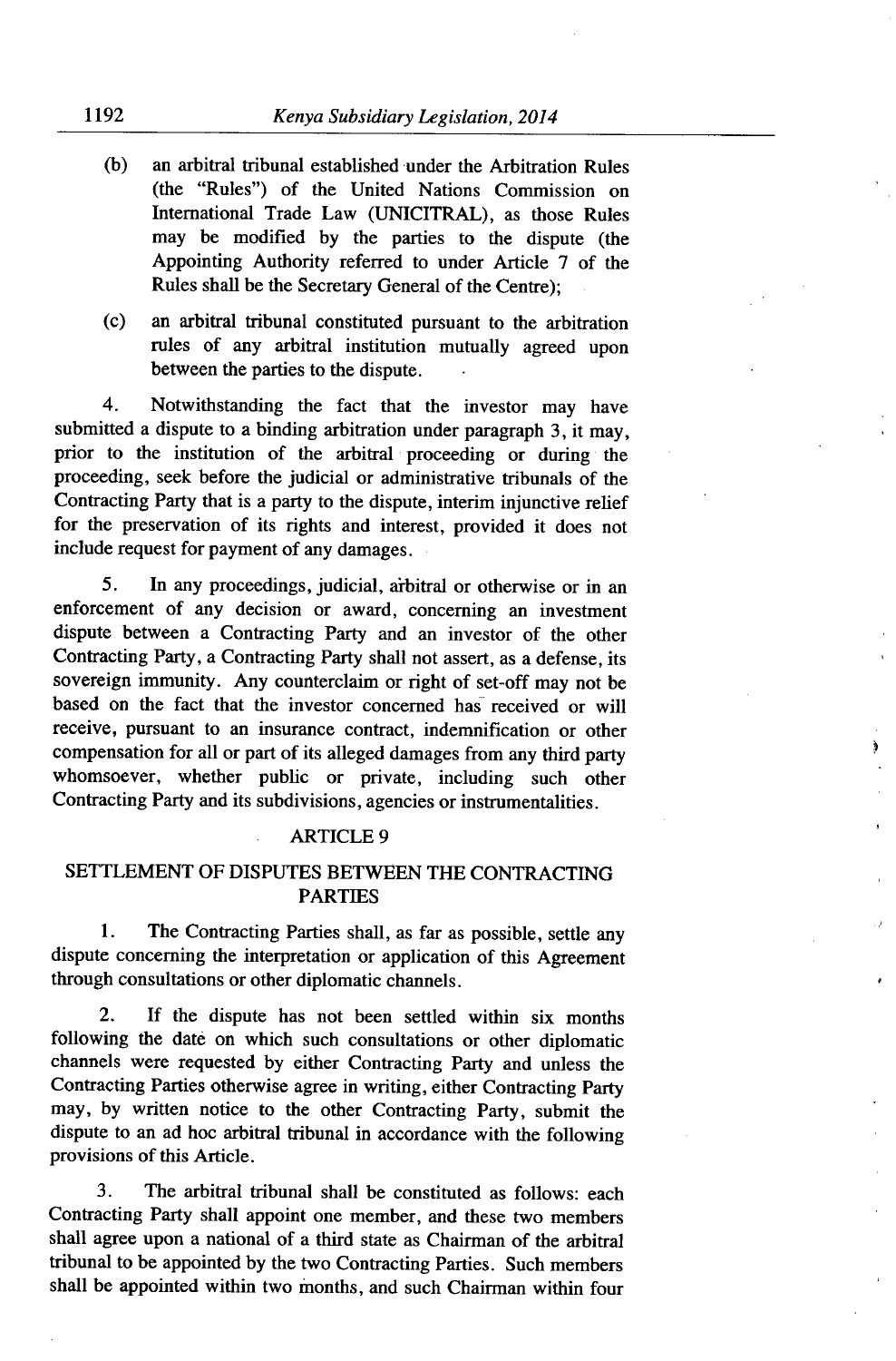months, from the date on which either Contracting Party has informed the other Contracting Party that it intends to submit the dispute to an arbitral tribunal.

4. If the periods specified in paragraph *3* have not been complied with, either Contracting Party may, in the absence of any other arrangement, invite the President of the International Court of Justice to make the necessary appointments. If the President of the International Court of Justice is a national of either Contracting Party or if he is otherwise prevented from discharging the said function, the Vice-President of the International Court of Justice next in seniority who is not a national of either Contracting Party shall be invited to make the necessary appointments.

5. The arbitral tribunal shall take its decision by a majority of votes. Such decision shall be made in accordance with this Agreement and such recognized rules of international law as may be applicable and shall be final and binding on both Contracting Parties. Each Contracting Party shall bear the cost of the member of the arbitral tribunal appointed by that Contracting Party, as well as the costs for its representation in the arbitration proceedings. The expenses of the Chairman as well as any other costs of the arbitration proceedings shall be borne in equal parts by the two Contracting Parties. However, the arbitral tribunal may, at its discretion, direct that a higher proportion or all of such costs be paid by one of the Contracting Parties. In all other respects, the arbitral tribunal shall determine its own procedure.

## ARTICLE 10

## APPLICATION OF OTHER RULES

If the legislation of either Contracting Party or obligations under international law existing at present or established hereafter between the Contracting Parties, in addition to this Agreement, contain rules, whether general or specific, entitling investments by investors from the other Contracting Party to a treatment more favourable than is provided for by this Agreement, such rules shall to the extent that they are more favourable to the investor prevail over this Agreement.

#### **ARTICLE 11**

#### SCOPE OF THE AGREEMENT

This Agreement shall apply to all investments, whether existing at or made after the date of its entry into force by investors of either Contracting Party in the territory of the other Contracting Party, however, it shall not apply to any dispute concerning an investment that arose or any claim that was settled before its entry into force.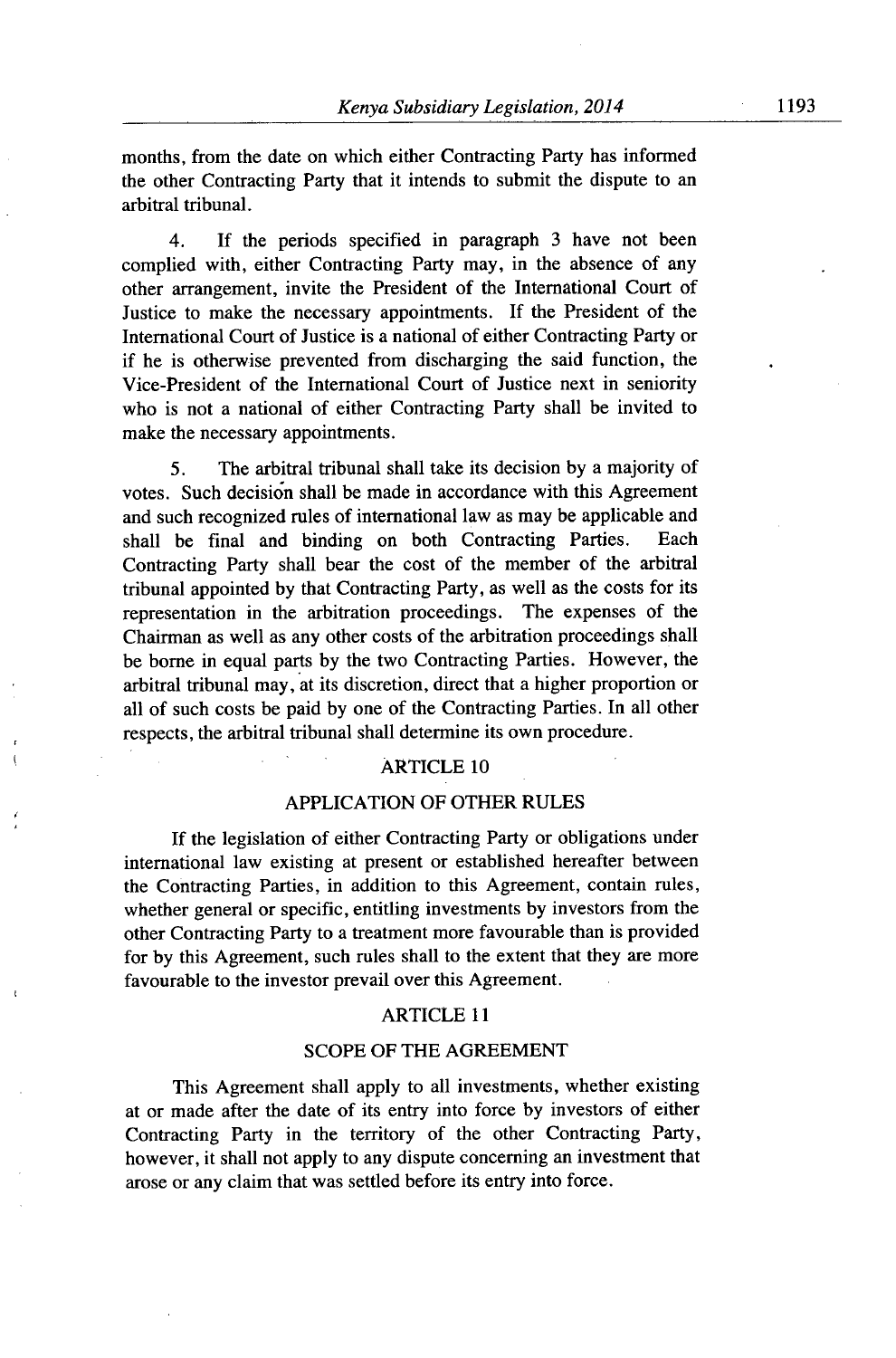## ARTICLE 12

## **TRANSPARENCY**

Each Contracting Party shall promptly publish, or otherwise make available to the investor, its laws, regulations, judicial decisions of general application and other relevant information as well as international agreements, which may affect the investments of investors from the other Contracting Party in the territory of the former Contracting Party.

## ARTICLE 13

## CONSULTATIONS

The Contracting Parties shall, at the request of either Contracting Party, hold consultations for the purpose of reviewing the implementation of this Agreement and studying any issue that may arise from this Agreement. Such consultations shall be held between the competent authorities of the Contracting Parties in a place and at a time agreed on through appropriate channels.

#### ARTICLE 14

## ENTRY INTO FORCE

Each Contracting Party shall notify the other in writing when its constitutional requirements for the entry into force of this Agreement have been fulfilled, and the Agreement shall enter into force on the thirtieth day after the date of receipt of the later notification.

## ARTICLE 15

#### DURATION AND TERMINATION

1. This Agreement shall remain in force for a period of twenty (20) years and shall continue in force thereafter for a similar period or periods unless, at least one year before the expiry of the initial or any subsequent period, either Contracting Party notifies the other Contracting Party in writing of its intention to terminate this Agreement.

2. In respect of investments made prior to the date when the notice of termination of this Agreement becomes effective, the provisions of this Agreement shall continue to be effective for a period of twenty (20) years from the date of termination of this Agreement.

Dated the 3rd November, 2014.

## HENRY ROTICH, *Cabinet Secretary for the, National Treasury.*